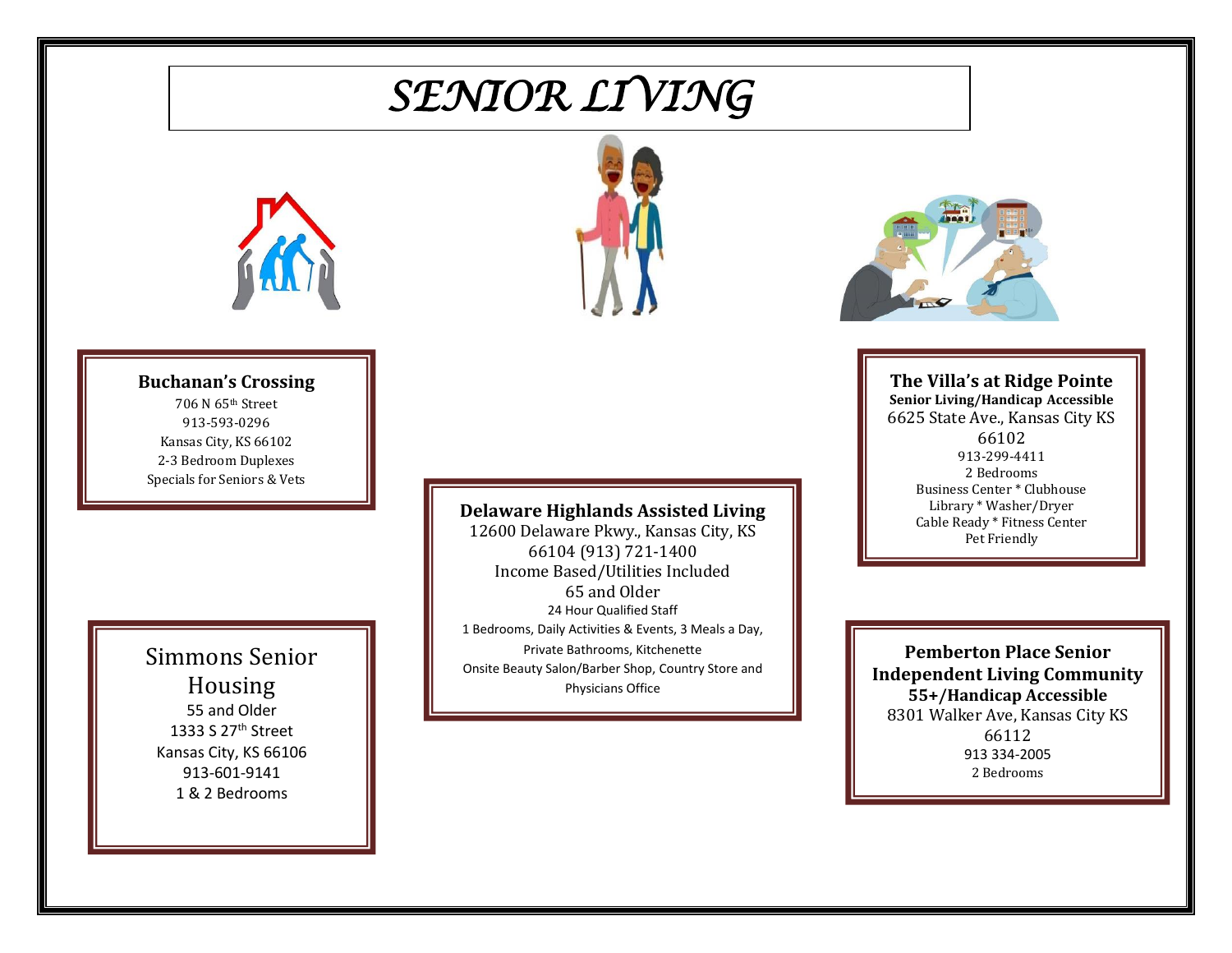# *SENIOR LIVING*

### **Manor Place Senior Living Community**

6016 Leavenworth Road Kansas City, KS 66104 913-271-1347 Hours – M-F 8am-5pm Sat/Sun – Closed Studios, 1 and 2 bedrooms Community Room \* Grocery Store Delivery \* Pet Friendly \* Monthly Resident Activities \* On Site Laundry

### **RA Benard Villas**

Brand New 2 bedroom Duplex's, all appliances included **913-321-2262 x 101 55+ Living**

## **Parkway Pointe Senior Apartments**

7601 Parallel Parkway Kansas City, KS 66112 913-788-5841 1 & 2 Bedrooms Hours – M-F 8:30am-5pm Elevators \* Controlled Access Entry Community Rooms \* Indoor Mail Delivery Emergency Call System \* Resident lounge \*Washer/Dryer Hookups in each unit Individual heating/cooling controls



**Victory Hills Senior Living Community Independent Living** 1900 N. 70th Street, Kansas City, KS 66102 913-299-1166 Studios, 1 and 2 bedrooms All Utilities Included \$678-978 Fully Equipped Kitchenettes \* Laundry Room \* 24 Hour Security\* Library & Computer Resource Center \* Barber/Beauty Salon \* Pets Welcome \*Wheelchair Accessible

**Washington Heights Senior Independent Living** 7701 Armstrong Ave, Kansas City, KS

66112 913-788-7711 1 and 2 bedrooms Fully Equipped Kitchenettes \* Washer/Dryer Hook ups \* 24 Hour Security\* Activity Room \* Near Bus

Line \* Pets Welcome